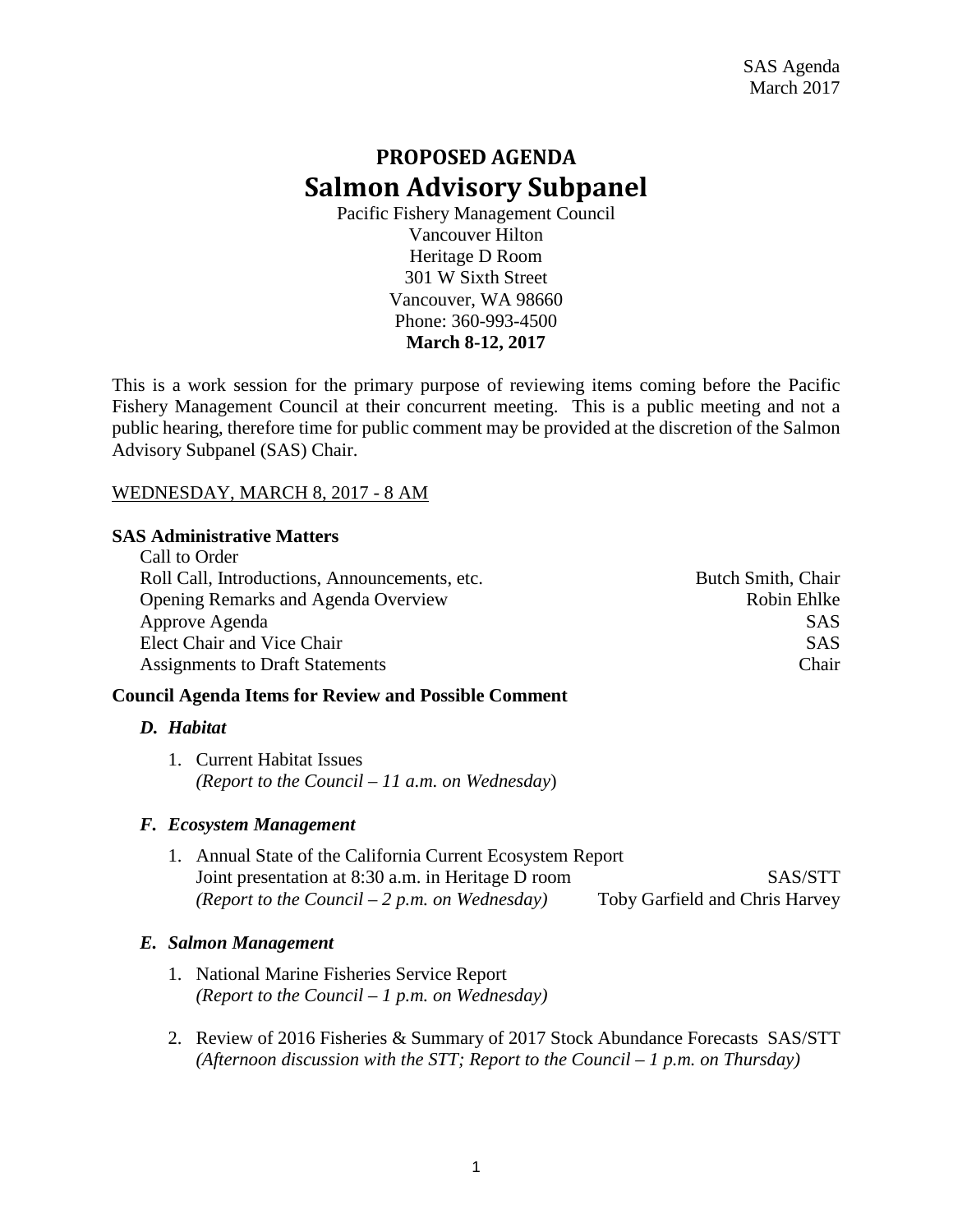# *E. Salmon Management (continued)*

3. Identification of Management Objectives and Preliminary Definition of 2017 Salmon Management Alternatives *(Afternoon discussion with the STT; Report to the Council – 2 p.m. Thursday)*

## *I. Groundfish Management*

1. Salmon Endangered Species Act (ESA) Consultation Analysis Susan Bishop Joint presentation at 3 p.m. in Heritage D room SAS/GAP *(Report to the Council –11 a.m. on Friday)*

#### **SAS Administrative Matters (continued)**

Review Statements

# THURSDAY, MARCH 9, 2017 - 8 AM

#### **SAS Administrative Matters (continued)**

Review Statements

#### **Council Agenda Items for Review and Possible Comment**

#### *E. Salmon Management*

4. Council Recommendations for 2017 Management Alternative Analysis Robin Ehlke *(Report to the Council – 3 p.m. on Friday)*

# *H. Pacific Halibut Management*

- 1. Report on the International Pacific Halibut Commission (IPHC) Meeting *(Report to the Council –8 a.m. on Friday)*
- 2. Incidental Catch Recommendation Options for the Salmon Troll and Final Recommendations for Fixed Gear Sablefish Fisheries *(Report to the Council –9:30 a.m. on Friday)*

# **SAS Administrative Matters (continued)**

Review Statements

# FRIDAY, MARCH 10, 2017 - 8 AM

#### **SAS Administrative Matters (continued)**

Review Statements

#### **Council Agenda Items for Review and Possible Comment**

#### *E. Salmon Management*

5. Further Council Direction for 2017 Management Alternatives Robin Ehlke *(Report to the Council – 4 p.m. on Saturday*)